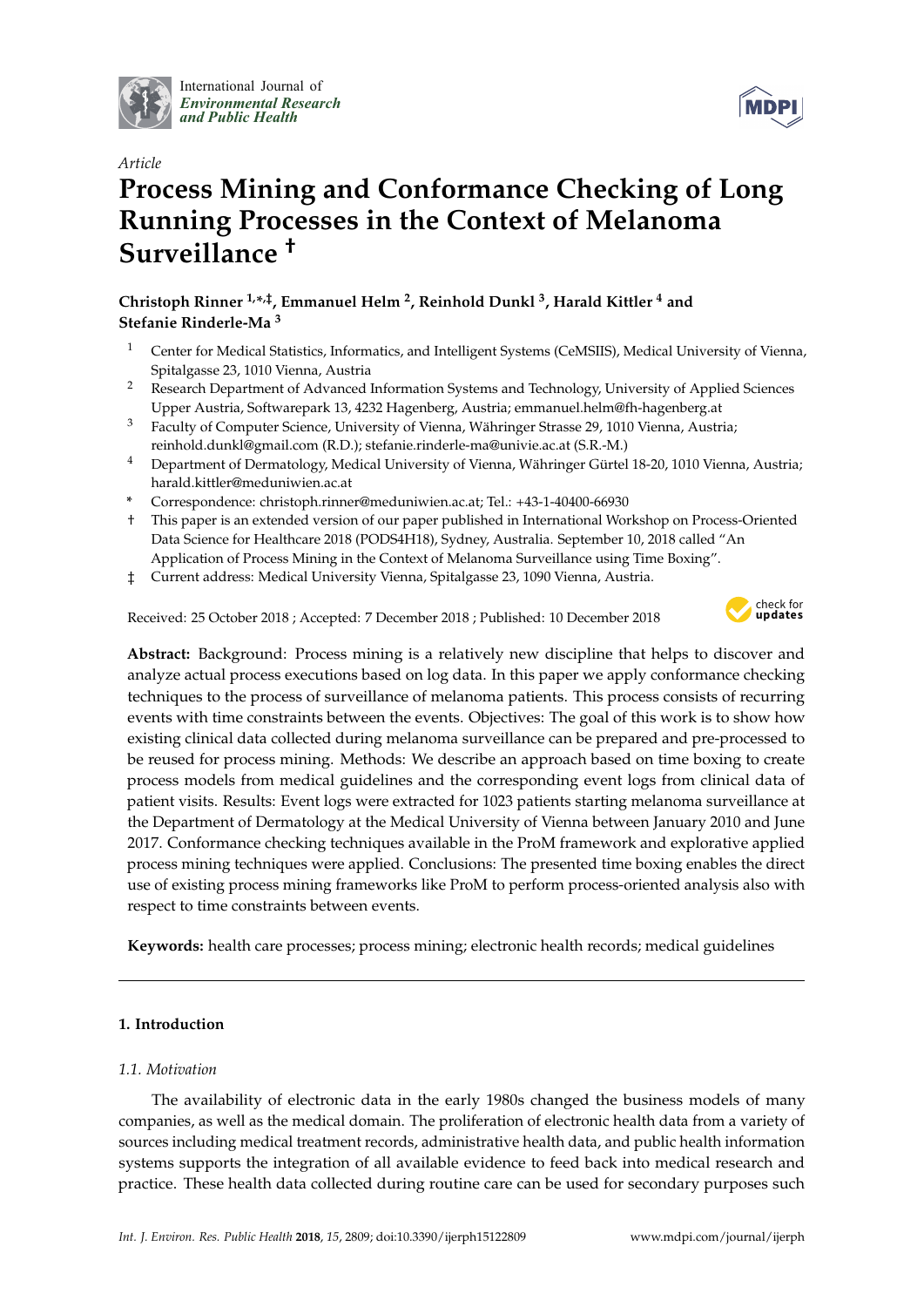as identifying trends, predicting outcomes, influencing patient care, drug development, and therapy choices [\[1\]](#page-12-0). By analyzing these data it is possible to gain new insights which can be used for the optimization of health care processes, i.e., the insights might enable the transformation of health care processes instead of simply monitoring them.

Skin malignancies are recognized as a major and global health problem. Accounting for about 5% of all skin cancer cases, melanoma is the most dangerous form of skin malignancy and causes about 90% of skin cancer mortalities [\[2\]](#page-12-1). Incidence rates in many European countries are actually ranging between 12 and 15 cases per 100,000 inhabitants. Currently, the increasing rates are levelling off in some countries. In contrast, however, for distinct subpopulations, such as elderly men, the rates are still increasing [\[3\]](#page-12-2). Early detection of melanoma is of utmost importance and is leading to a favourable prognosis. Since melanoma may appear years after the excision of the primary tumor, patients with melanoma are monitored closely, usually following a predefined protocol, to allow timely detection of recurrent disease [\[4\]](#page-12-3).

## *1.2. Problem Statement*

In order to improve the surveillance of patients with melanoma, traditional studies depended on manual data acquisition. The goal of this work is to show how existing data from routine care can be combined from different sources and reused for process mining to automatically detect processes [\[5\]](#page-12-4) and compare them to medical guidelines using conformance checking [\[6,](#page-12-5)[7\]](#page-12-6).

Process mining is a relatively new discipline that helps to discover and analyze actual process executions based on log data. Log data stores events that are produced during process execution. For example, one case of a patient in a hospital creates a trace (i.e., a sequence of events) comprising records of the execution of different process activities, e.g., "excision". Process mining techniques are particularly promising to be applied in the healthcare domain facing challenges to (a) learn the process of interest; (b) understand deviations, (c) analyze bottlenecks, and (d) monitor organizational behaviour [\[8\]](#page-12-7).

#### *1.3. Research Questions*

This paper focuses on challenges (a) and (b) and aims at learning about the applicability and results of process mining and conformance checking for the treatment and surveillance of melanomas. Previous studies have indicated the potential of process mining in the area of the surveillance of patients with melanoma [\[9](#page-12-8)[,10\]](#page-12-9). In these two studies, however, only a maximum of 10 process instances were analyzed. Moreover, several data challenges were pointed out, specifically that the time granularity of the logged data was too coarse [\[9\]](#page-12-8). This problem is also referred to by [\[8\]](#page-12-7) as imprecise data. Hence, this paper addresses the following research questions:

- 1. How can existing clinical data be reused for the application of process mining?
- 2. How can data of recurring events with time constraints that span a long period of time be prepared to apply process mining?
- 3. How can we apply process mining to check guideline compliance?
- 4. What can we learn from process mining in the context of surveillance of melanoma patients?

#### *1.4. Contribution*

This paper provides conceptual extensions towards data preparation for imprecise log data. In particular, we describe a method for data preparation using a specific labelling convention to model the time aspects used in medical guidelines (e.g., check up in 6 months). The methods were tested using follow-up guidelines for melanoma patients [\[2\]](#page-12-1) and anonymous patient data from the Department of Dermatology at the Medical University Vienna (DDMUV).

In Section [2](#page-2-0) we give a brief overview of the process mining discipline and the positioning of this paper in the field of process mining in healthcare. In Section [3](#page-2-1) we describe the data preparation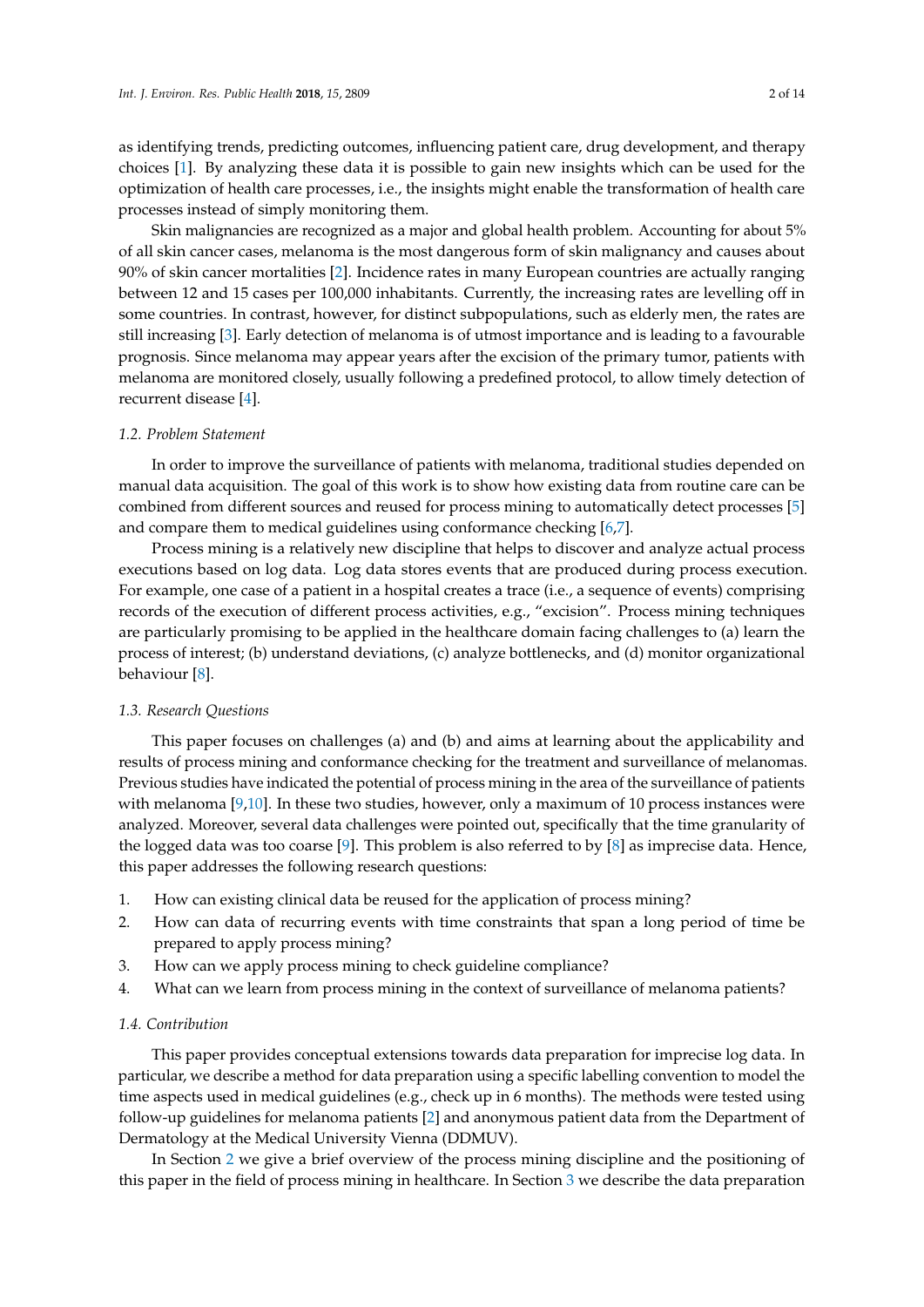and time boxing steps as well as the conformance checking applied in this paper. In Section [4](#page-5-0) the study population at the DDMUV is described, time boxing and conformance checking are applied to melanoma surveillance data and the medical implications are analyzed. In Section [5](#page-10-0) the generalized applicability of our methods are discussed.

## <span id="page-2-0"></span>**2. Related Work**

## *2.1. Process-Oriented Analysis*

Process mining [\[5\]](#page-12-4) offers techniques for different analysis tasks such as *discovery* of process models, *conformance checking* between process execution logs and process models or guidelines, and *enhancement* of existing models using information about the recorded reality in process execution logs (i.e., event logs). Event logs store events that are produced by the execution of the process tasks during runtime. Existing standardized formats for event logs are MXML and XES [\[11\]](#page-12-10). In this article we mainly focus on the task of *conformance checking*.

There are different techniques and algorithms to measure conformance (e.g., [\[7,](#page-12-6)[12\]](#page-12-11)). The degree of conformance is measured in four orthogonal dimensions. (1) Fitness is the most agreed upon measure to determine if the model reflects the recorded behaviour in the event log. Approaches to measure fitness are listed and evaluated by [\[13\]](#page-12-12). (2) Precision aims to identify overly general models and penalize unwanted behaviour. A recent study, however, shows that for all existing precision metrics there are cases where they do not provide the desired properties to reliably recognize under-fitting [\[14\]](#page-12-13). (3) Generalization measures the degree of overfitting, i.e., if the model only allows for what has actually been observed. (4) Structural appropriateness, derived from the simplicity quality dimension described in [\[5\]](#page-12-4), aims to find an easy to understand and not overly complex model.

#### *2.2. Positioning in the Field*

Rojas et al. provide a recent survey on existing literature and case studies on process mining in healthcare, collecting 74 publications in this area [\[15\]](#page-13-0). Following their terminology, our paper analyzes *organizational* processes based on data from a *clinical support system* for *oncology* in *Austria*. It poses a *specific question* (i.e., guideline compliance) and utilizes the *conformance* perspective. This paper presents a *semi-automated* implementation strategy, providing a novel data preparation approach facilitating the use of the tool ProM. The analysis follows the basic approach, using the ProM Multi-perspective Process Explorer (MPE) plugin (Process Mining Group, Eindhoven Technical University, Eindhoven, The Netherlands) [\[6\]](#page-12-5).

## <span id="page-2-1"></span>**3. Methods**

The process of surveillance of melanoma patients starts with the detection and the excision of the primary tumor (i.e., the baseline visit). Melanoma patients are staged according to the American Joint Committee on Cancer (AJCC) staging system (i.e., stage I to IV). After excision of the primary tumor patients start a 10 year surveillance period. Depending on AJCC staging, follow-up visits have different surveillance intervals and include different types of examinations (i.e., clinical examination, analyzing tumor markers, lymph node sonography, computed tomography of the abdomen, PET-CT etc.). In AJCC stage I, for example, the interval of the follow-up visits is 6 months in the first 5 years and one year between the 5th and the 10th year. In the other AJCC stages, intervals of 3 months in the first five years and 6 months between the 5th and the 10th year are scheduled. The higher the AJCC stage, the more often examinations are performed as part of a follow-up program. During surveillance, the AJCC stages are re-evaluated and patients can be assigned a higher AJCC stage and start the corresponding follow-up surveillance from the beginning. In this paper we refer to this upgrading as stage change. Since the observation period of this study only covers 7 years (January 2010 to June 2017), patients are still compliant to the guideline if they have not missed the next-to-last or last follow-up visit before the end of the study (i.e., June 2017). Patients are considered lost to follow-up when the surveillance is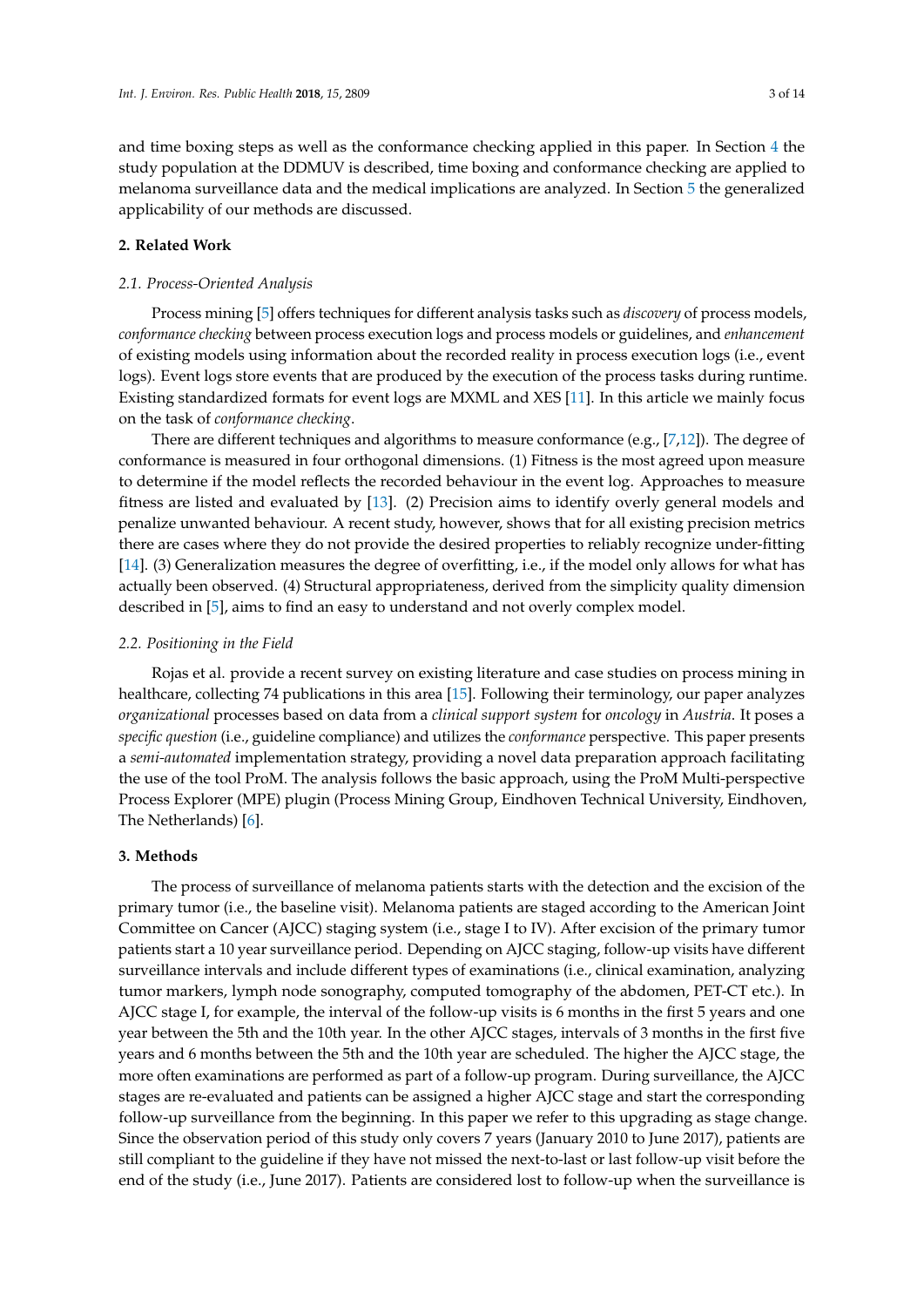terminated prematurely at the DDMUV (e.g., patient changed clinic). The events occurring during melanoma surveillance are depicted in Figure [1.](#page-3-0)

<span id="page-3-0"></span>

**Figure 1.** A Business Process Modeling and Notation (BPMN) representation of the process of melanoma surveillance. The start event of the surveillance is the excision of the melanoma followed by the American Joint Committee on Cancer (AJCC) stage classification and the follow-up visits. Depending on the AJCC stage, the number of follow-up visits can vary and the AJCC stage can be re-assessed after each follow-up visit. A patient can be lost to follow-up or complete the surveillance successfully.

We took the clinical data needed to perform the process mining from a local melanoma registry stored in the Research, Documentation and Analysis (RDA) Platform of the Medical University of Vienna [\[16\]](#page-13-1). Additional information about the transfer of patients between different clinics within the hospital, laboratory results, as well as treatment information is obtained from the local Hospital Information System (HIS). Since the melanoma registry is maintained manually the information from the HIS is used to detect additional follow-up visits re-using information from routine care. The event logs used in this study are created using the JAVA programming language, a JDBC driver to access the data in the Oracle Database, and the OpenXES library to create event logs in the MXML format. Conformance checking was performed in the ProM framework. The study was approved by the ethics committee of the Medical University of Vienna (EK Nr.: 1297/2014).

The initial explorative analysis of the process model and evaluation purposes were conducted with the commercial process mining tool Disco [\[17\]](#page-13-2). The extended fuzzy miner of Disco allows for fast prototyping and quick results.

#### <span id="page-3-1"></span>*3.1. Data Preparation and Time Boxing*

According to the guideline, depending on the AJCC stage of the patient, the follow-up treatment takes place at certain time intervals (i.e., every three, six, or twelve months) in a repeated fashion for ten years. The existing process execution logs record the same event for each occurrence (e.g., *follow-up visit* for each follow-up visit), so the process mining algorithms are not able to distinguish between these events depending on the fixed time period specified in the guideline (e.g., second follow-up visit after one year).

Using the simplified process model depicted in Figure [1,](#page-3-0) it is not possible to distinguish the different follow-up visits automatically and as a consequence conformance to the guideline cannot be checked using current process mining algorithms. To overcome this problem we propose a labelling convention based on *time boxing* for recurring events commonly described in medical guidelines. During the time boxing, each activity (e.g., each follow-up visit) is allocated (i.e., aligned) to a predefined fixed time period it matches in, called a time box. Each time box corresponds to an event in the medical guideline and the events in each time box are labelled according to the label of the time box (e.g., *I\_F\_01\_1Q* corresponds to an AJCC stage I follow-up visit in the first quarter of the first year). In Figure [2](#page-4-0) the process model with applied time boxing corresponding to the melanoma surveillance guideline used at the DDMUV is shown.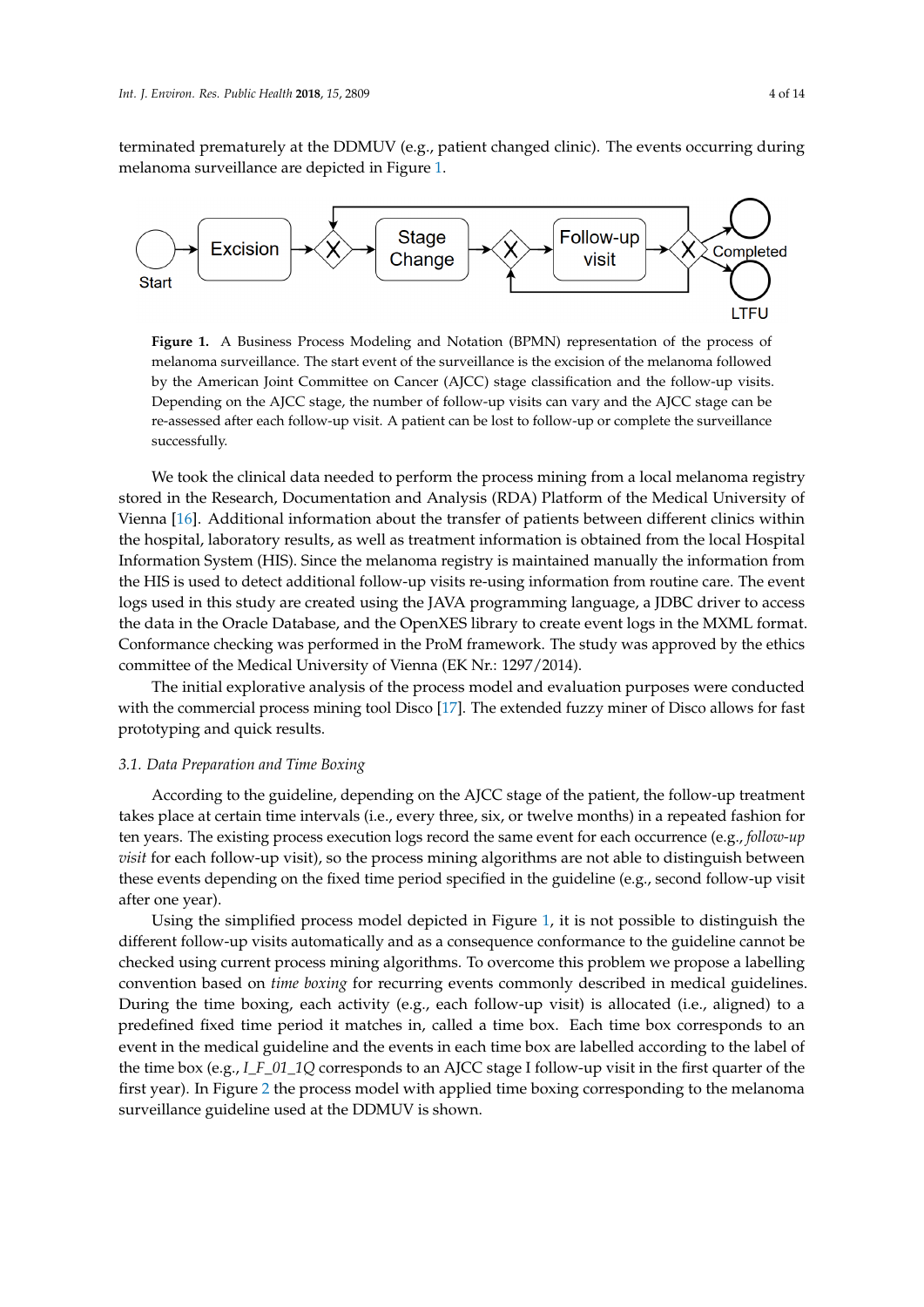<span id="page-4-0"></span>

**Figure 2.** A simplified petri net model with applied time boxing corresponding to the guideline used at the Dermatology at the Medical University Vienna (DDMUV). For each AJCC stage (i.e., I, II, III, and IV) the follow-up visits after three, six, or twelve month (i.e., 2Q is 2nd quarter, 3Q is 3rd quarter, and 4Q is 4th quarter) for ten years are shown. After each follow-up visit a patient can proceed to any later follow-up visit, have a state change, be lost to follow-up (LTFU), or complete the surveillance (i.e., IN\_FUP meaning *still in follow-up*).

The event log follows the same labelling convention as the process model. To generate the event log, all follow-up visits are assigned to the corresponding (i.e., temporally closest) time boxes. All follow-up visits in one time box are merged and represented as one. In the guidelines, a single visit in a specific time period is recommended. In order to analyze over-compliance (i.e., more than one visit of a patient during a specific time period instead of a single visit as stated in the guideline), multiple events could be assigned to the same time box (without merging) and the resulting self-loops considered during the analysis.

#### *3.2. Conformance Checking with ProM*

The conformance checking was done using the process mining framework ProM in version 6.6 and the respective plug-in *Multi-perspective Process Explorer* (MPE) [\[6\]](#page-12-5). It allows for fitness and precision calculation and provides different views on the data, including (1) a model view, depicting the base model petri net, (2) a trace view, making it possible to investigate individual traces, and (3) a chart view, showing the distribution of attribute values in the log for certain parts of the model.

The MPE is an advanced tool that integrates state of the art algorithms described in [\[18\]](#page-13-3) (fitness) and [\[19\]](#page-13-4) (precision), that are also able to integrate different perspectives i.e., data, resource, and time. The configuration for penalties on log and event moves was adapted to the specific use case. A valid configuration for the alignment parameters (penalties for moves on the log/model) had to be identified. Due to the pre-processing there are no wrong events (events present in the log but not in the model) save for the LTFU (i.e., Lost to follow-up) event, so the alignment algorithm must always identify the missing events (events in the model that are missing in the log).

For the alignment, the default costs of the MPE for missing events in the log (value: 2) and missing activities in the model (value: 3) leads to undesired behaviour. The alignment algorithm identifies follow-up visits after a long period of time as wrong events. When the penalty for a sequence of missing events exceeds the penalty for a wrong event, the alignment algorithm will declare the current event wrong. In order to ensure a correct alignment, the maximum number of skipped follow-up visits in all traces was identified and the penalties adopted respectively. Since the maximum number of consecutive skipped events for one trace is 19 in our data, we chose a penalty of 1 for missing events and 20 for wrong events. For the LTFU event we reduce the wrong event penalty to 0, thus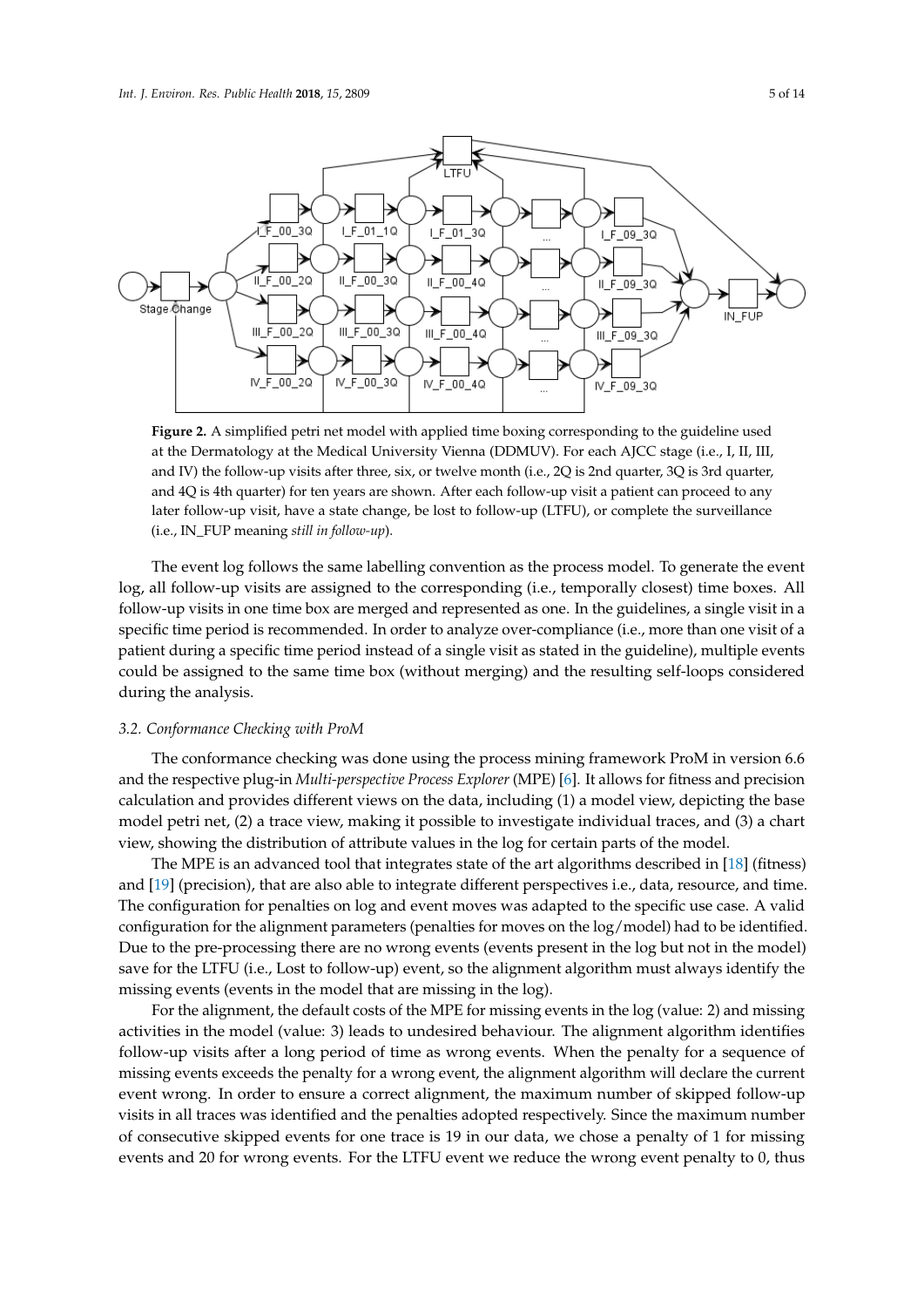only penalizing the missing IN\_FUP event at the end and not overvalue the outcome indicator for the fitness calculation.

#### *3.3. Statistical Methods*

To evaluate the medical implications R (v3.4.4) and the Kaplan–Meier estimator for survival analysis (survival v2.41, Hmisc v4.1, Survminer v0.4) were used. For the survival analysis the fitness is split into three equal-sized groups.

#### <span id="page-5-0"></span>**4. Results**

The DDMUV is a tertiary referral centre that offers a long-term surveillance program for melanoma patients based on the European guideline on melanoma treatment [\[2\]](#page-12-1). An example for the follow-up sub process in the European guideline on melanoma treatment modelled in the Business Process Modeling and Notation (BPMN) can be found in [\[9\]](#page-12-8). The melanoma registry at the DDMUV contains data of baseline and follow-up visits of melanoma patients. Excisions are documented way back to the early 1990s, a continuous documentation of the follow-up visits started 2010. In 2017, the melanoma registry covered about 2200 patients. In this study we included all 1,023 patients (43% females, mean age 59  $\pm$  17.5 years) with baseline visit (i.e., excisions) after January 2010 and at least one follow-up visit since patients without a single follow-up visit only had the excision at the DDMUV and no data is available in the melanoma registry. Besides the demographic data, different characteristics of the identified melanoma are documented. For the baseline visit this includes among others, (1) melanoma subtype (superficial spreading melanoma, nodular melanoma, lentigo maligna melanoma, acral lentiginous melanoma and others), (2) anatomic site (i.e., abdomen, hand, foot, head, etc.), (3) depth of invasion, (4) date of surgery for the primary tumor, and (5) staging information. More than one primary tumor can be documented. Only melanoma staging is used for conformance checking. We extracted five different event logs from our real world data, one including all patients (i.e., I-IV), and four for each AJCC stage separately (i.e., I, II, III, IV) based on the highest AJCC stage of the patient. If a patient initially started with AJCC stage I and then moved to AJCC stage II the patient is represented in the AJCC II log file. Table [1](#page-5-1) lists the number of patients and number of mean events per case in each log.

<span id="page-5-1"></span>**Table 1.** Number of patients and mean number of events per case in log files split by maximal American Joint Committee on Cancer (AJCC) stage and separated by LTFU (lost to follow-up) and IN\_FUP (in follow-up). The distribution of the outcome indicators LTFU and IN\_FUP show significant differences between the AJCC stages.

|        |             | <b>Number of Patients</b> |     |              |     | Number of Mean Events per Case |        |      |              |      |      |
|--------|-------------|---------------------------|-----|--------------|-----|--------------------------------|--------|------|--------------|------|------|
|        |             | $I-IV$                    |     | $\mathbf{H}$ | Ш   | IV                             | $I-IV$ | I    | $\mathbf{H}$ | Ш    | IV   |
| Female | <b>LTFU</b> | 286                       | 146 | 95           | 20  | 25                             | 8.23   | 6.78 | 9.2          | 10.6 | 11.2 |
|        | IN FUP      | 153                       | 45  | 50           | 17  | 41                             | 12.8   | 10.1 | 14.9         | 13.4 | 13   |
|        | Total       | 439                       | 191 | 145          | 37  | 66                             | 9.82   | 7.57 | 11.2         | 11.9 | 12.3 |
| Male   | <b>LTFU</b> | 379                       | 167 | 124          | 42  | 46                             | 8.67   | 7.09 | 8.90         | 10.7 | 11.9 |
|        | IN FUP      | 205                       | 43  | 70           | 33  | 59                             | 13.3   | 10.7 | 13.9         | 15.1 | 13.4 |
|        | Total       | 584                       | 210 | 194          | 75  | 105                            | 10.3   | 7.84 | 10.7         | 12.6 | 12.7 |
| Total  | <b>LTFU</b> | 665                       | 313 | 219          | 62  | 71                             | 8.48   | 6.95 | 9.03         | 10.7 | 11.6 |
|        | IN FUP      | 358                       | 88  | 120          | 50  | 100                            | 13.1   | 10.4 | 14.3         | 14.5 | 13.2 |
|        | Total       | 1023                      | 401 | 339          | 112 | 171                            | 10.1   | 7.71 | 10.9         | 12.4 | 12.6 |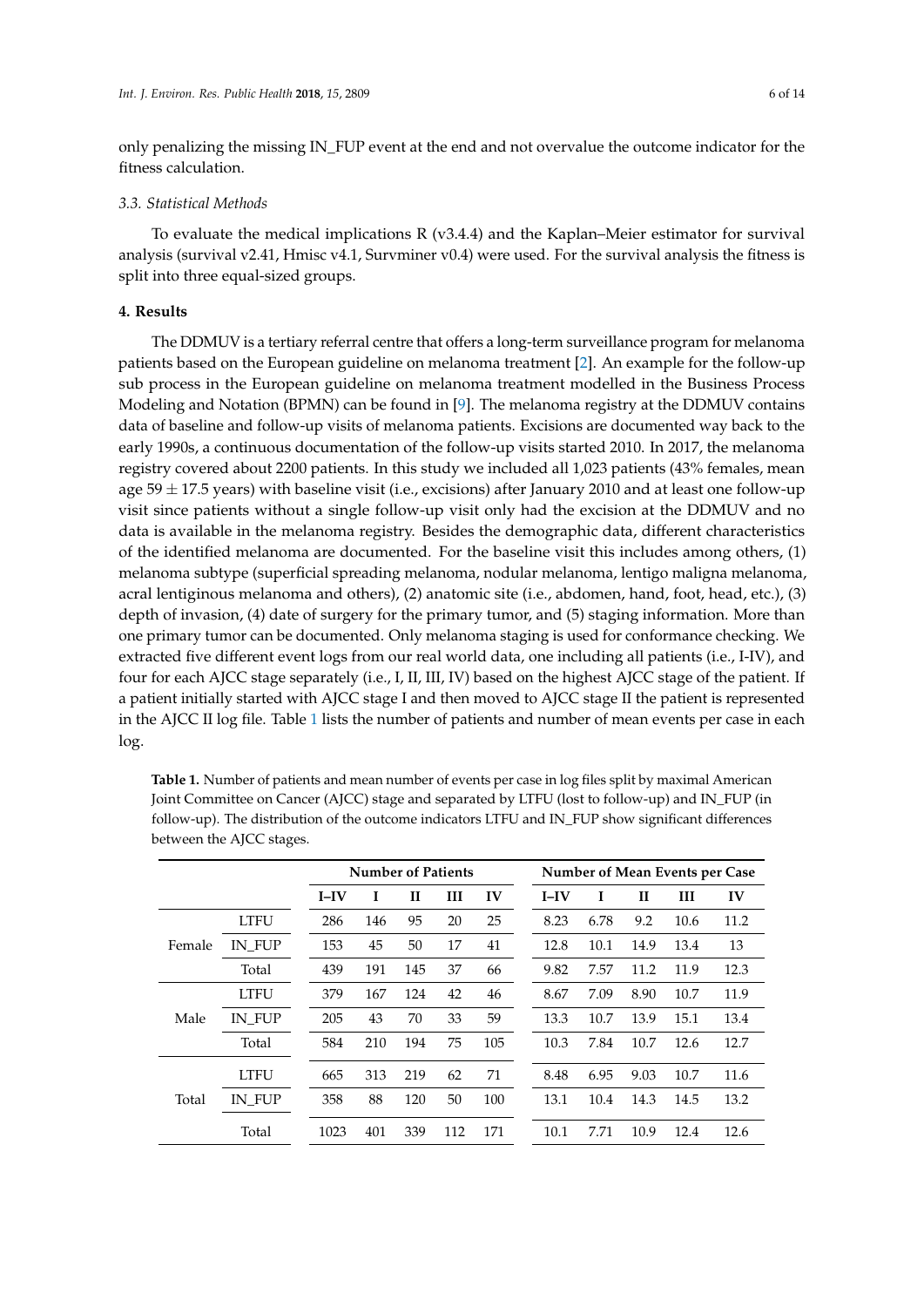The number of patients per AJCC stage decreases with higher AJCC stage, which corresponds to the fact that most melanomas in Austria are diagnosed in early stages [\[20\]](#page-13-5). Most patients ( $n = 401$ ) were in AJCC stage I. This group also had the highest number of patients lost to follow-up (*n* = 313, 78%). The ratio of patients IN\_FUP (i.e., in follow-up) was the highest in AJCC stage IV with 58% (*n* = 100). There is no difference between proportion of individuals lost to follow-up (LTFU) between men and women. Men were generally older than women and there was no significant difference between the LTFU and IN\_FUP in respect to the age. Patients in lower AJCC stages were generally younger (I: Mean age  $57 \pm 17$  years; II: Mean age  $59 \pm 18$  years; III: Mean age  $60 \pm 18$  years; IV: Mean age  $63 \pm 16$  years)

#### *4.1. Conformance Checking of Melanoma Surveillance*

The results of the conformance checking in the form of fitness and precision indicators can be seen in Table [2.](#page-6-0) Our measurements show that the guideline models have an overall comparable and good fitness value, i.e., the model generally explains the behaviour seen in the log. This originates from three facts. (1) The relabelling and clustering of activities was done based on the terminology that was also used for the guideline model. (2) The time boxing method presented in Section [3.1](#page-3-1) leads to an ordered sequence of events, where loops and duplicates cannot occur. (3) The only *wrong* events (i.e., events present only in the log, not in the model) are the LTFU events.

<span id="page-6-0"></span>**Table 2.** Using the Multi-perspective Process Explorer (MPE), for each stage log and the combined log (I–IV) the average fitness and precision were calculated in regard to the respective guideline models.

| <b>AICC</b><br><b>Stage</b> | No of<br>Patients | Avg. Fitness $%$<br>(Min-Max) | <b>Precision</b> %<br>(#Observed / #Possible Behaviour) |
|-----------------------------|-------------------|-------------------------------|---------------------------------------------------------|
|                             | 401               | $98.6\%$ (91\%-100\%)         | $75.1\%$                                                |
| Η                           | 339               | $98.0\%$ (82\%-100\%)         | 71.4%                                                   |
| Ш                           | 112               | $98.2\%$ (85%-100%)           | $65.0\%$                                                |
| IV                          | 171               | $98.7\%$ (88\%-100\%)         | $63.1\%$                                                |
| $I$ -IV                     | 1023              | $98.4\%$ (53\%-100\%)         | 87.0%                                                   |

The precision of the model for stage I is 75.1% and declines to 63.1% for stage IV. The ratio between observed and possible behaviour indicates under-fitting for low values. The explanation for the generally lower precision values is that the guideline models include the whole time period of ten years of follow-up visits, while the event logs only cover a maximum of seven and a half years. Thus, modelled events like I\_F\_08\_1Q (i.e., stage I, eighth year, first quarter) will never be reached during replay, leading to a lower precision. The explanation for the declining values of precision is that the guideline models for higher stages allow for all the lower stages' events too, since a patient can start in stage I and be re-evaluated to stages II, III, or IV during their follow-up visits. The number of possible behaviour is thus higher while the number of actual patients in the stages is similar (II) or significantly lower (III and IV) than in stage I.

Figure [3](#page-6-1) shows the most frequent trace recorded in the complete log. One hundred and forty-eight of the 1023 patients follow this trace where they (1) start with the excision (Start), (2) are staged in AJCC I (StageChange), (3) go to their first follow-up (I\_F\_00\_3Q), and (4) are afterwards lost to follow-up (wrong event LTFU). The following missing event (IN\_FUP) is in the guideline model but was not present for those traces in the log. Finally, the End event concludes the trace.

<span id="page-6-1"></span>



**Figure 3.** The most frequent trace in the complete log (I–IV) visualized via the Multi-perspective Process Explorer's (MPE) trace view (fitness 98.8%).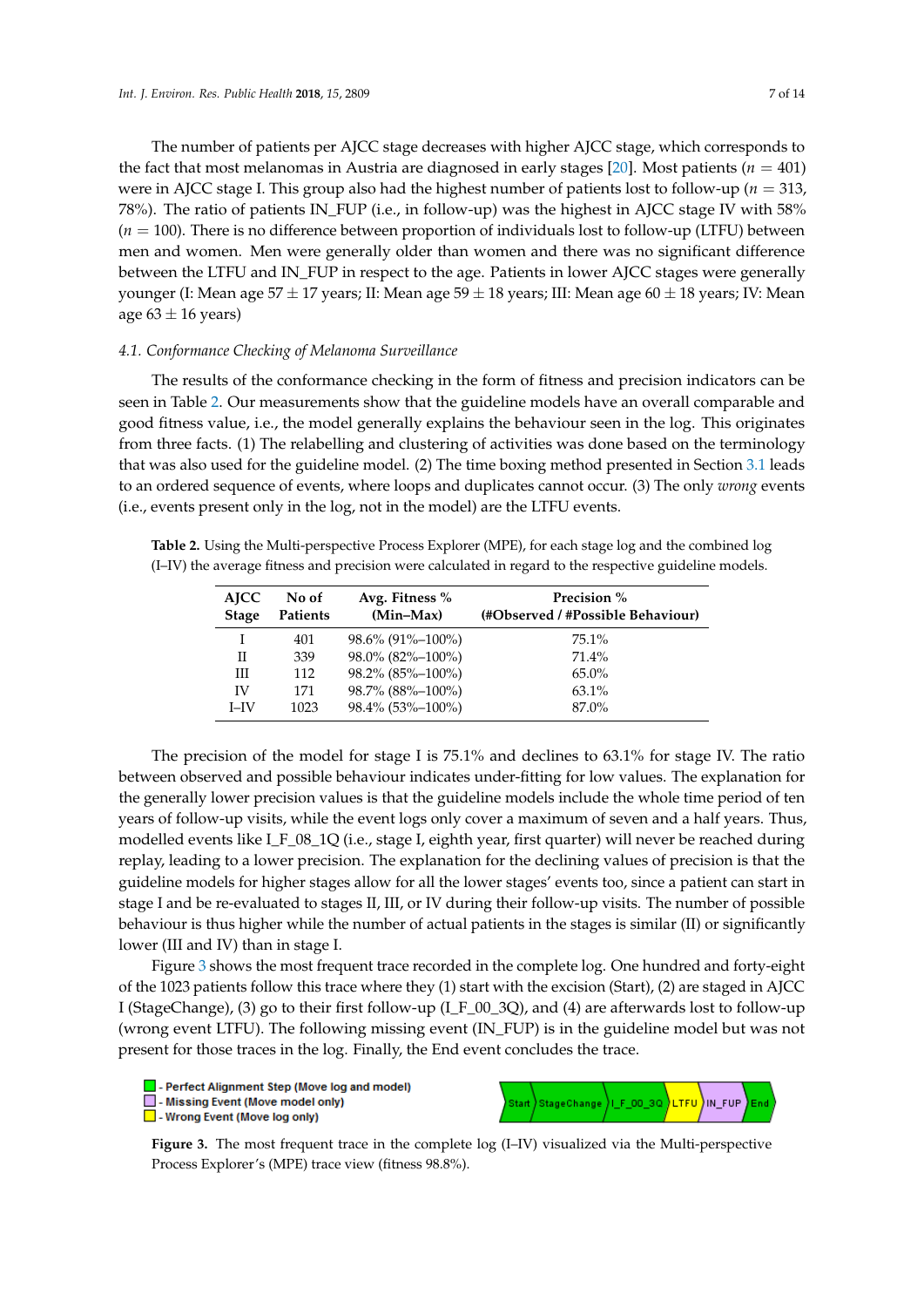Figure [4](#page-7-0) shows a patient that started in stage I and was re-evaluated to stage II and later to stages III and IV. All in all just 1 follow-up visit during stage II was missed and the fitness is very high. The trace spans over the whole observation period, with the start in 2010 and the last follow-up in late 2015. Thus, the patient was identified as in follow-up (IN\_FUP).

<span id="page-7-0"></span>

Figure 4. A trace comprising all four stages and only one missing follow-up visit (99.8%).

<span id="page-7-1"></span>In Figure [5](#page-7-1) the patient classified in stage II skipped multiple follow-up visits and left the monitoring entirely after four years. The low fitness value correlates with the low guideline compliance.



**Figure 5.** A trace with multiple skipped events and thus relatively low fitness (89.6%).

## *4.2. Applied Process Mining*

In addition to conformance checking we applied several techniques and tools to the data at hand in an explorative manner, to try and find interesting trends in the data and to validate our results with domain experts. Figure [6](#page-7-2) shows the dotted chart analysis of the stage I event log. For stages II–IV the number of distinct event types becomes higher and additional stage changes speckle the diagram so the rainbow pattern becomes less noticeable.

<span id="page-7-2"></span>

**Figure 6.** Dotted Chart Analysis of the stage I event log. The x-axis shows the timestamps of the events. The y-axis lists all cases sorted by the timestamps of their start event, descending. The dots represent the events, color-coded based on event label according to the legend on the left.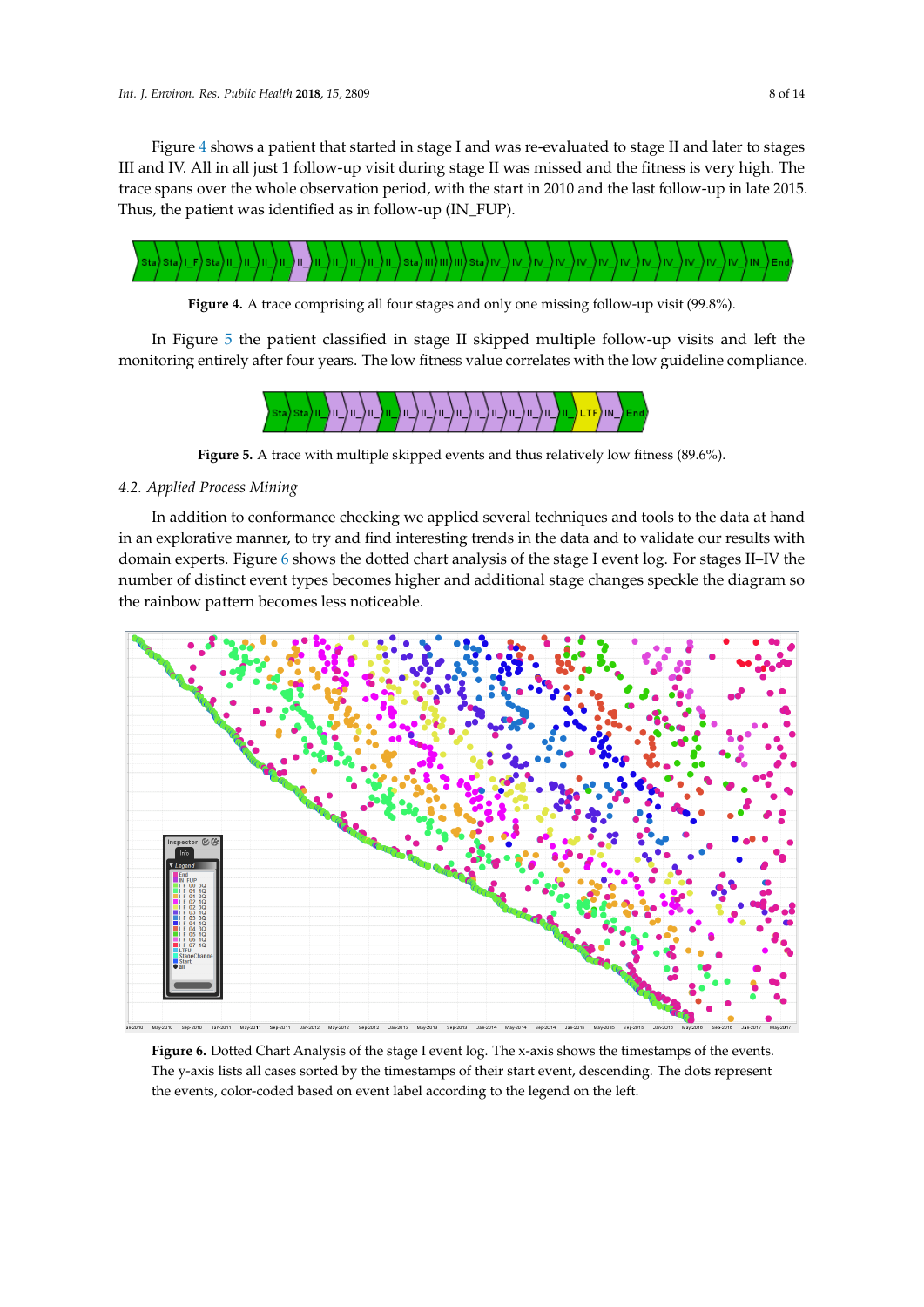The recording period of 7.5 years, from January 2010 to June 2017, can be seen on the y-axis. Observations made based on this dotted chart:

- 1. A clear 'rainbow' pattern is visible since the sequence of events recorded for stage I is linear and follow-up visits occur at generally regular intervals.
- 2. The outcome indicator (IN\_FUP/LTFU event) is not visible since the End event occurs at the same timestamp +20 hours and the latter dot overlaps the former one.
- 3. The most frequent trace (i.e., ending the follow-up after the first visit in stage I—see Figure [3\)](#page-6-1) can be observed due to the high number of End events that occur shortly after the Start and I\_F\_00\_3Q events.

Figure [7](#page-9-0) shows a part of the model depicting the flow of patients in stage I. It also includes the lost to follow-up step (LTFU) that marks an early dropout. Observations that can be made on this model section:

- 1. All 401 patients in stage I start with the 'I\_F\_00\_3Q' event. One hundred and forty-eight patients drop out (i.e., LTFU) after this step. This corresponds to the 148 patients of the most frequent trace in Figure [3.](#page-6-1)
- 2. The frequency of following events declines steadily. There are fewer patients in later steps than at the beginning. There are two reasons for that. (1) Not all patients started at the same time, thus not all patients can reach the 7th years' follow-up visits in the fixed time interval. (2) After each step some of the patients drop out.
- 3. The sequence of follow-up events is not linear but makes a 'braided' impression due to the skipping of single follow-up visits (see also Figure [5\)](#page-7-1).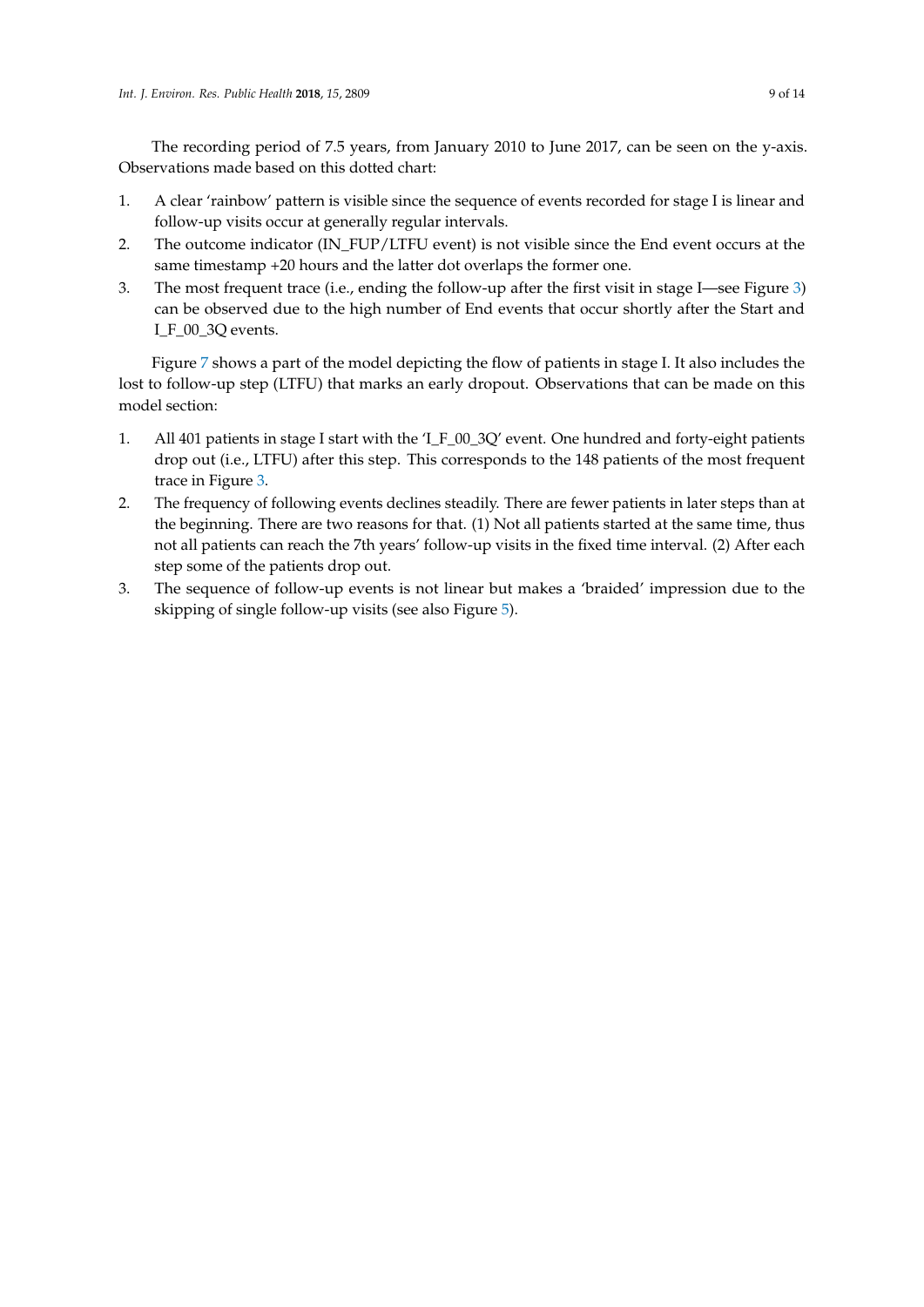<span id="page-9-0"></span>

Figure 7. A section of a model created using the process mining tool Disco (Fluxicon BV, Bomanshof, Eindhoven, The Netherlands). The model is based on the stage I log. The tool was set to show all activities (100%) and the most frequent pathways (30%). The colour of the events (dark—more, light—fewer) and the thickness of the pathways (thicker—more) represent the frequency in the log.

#### *4.3. Medical Implications*

In [\[21\]](#page-13-6) the prognosis among patients with thin melanomas depending on the surveillance compliance was analyzed. Patients were considered to be compliant with the follow-up regimen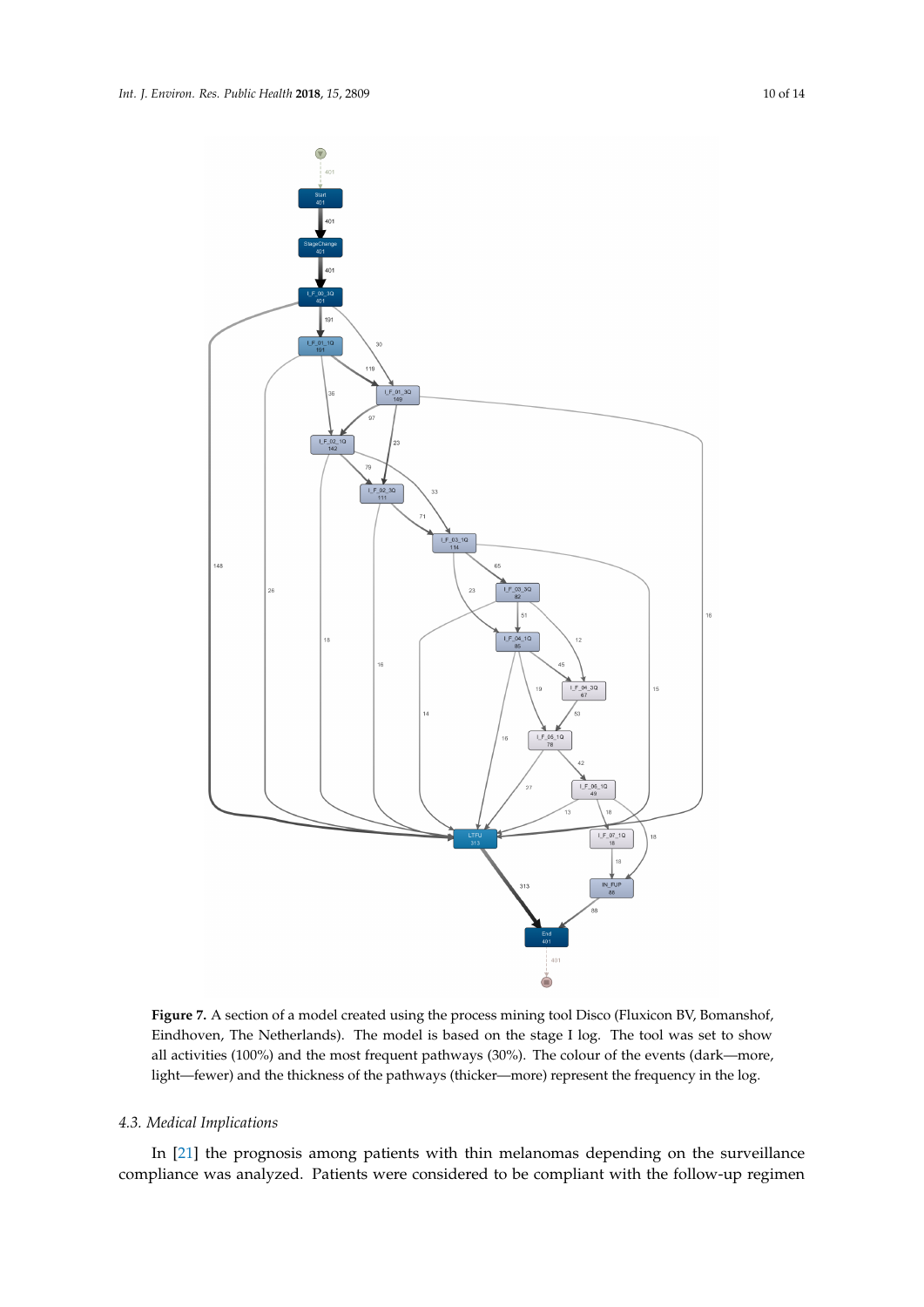if they had at least one annual follow-up examination and non-compliant if they had follow-up intervals of more than one year. They showed that compliant patients before the onset of recurrence had a significantly better prognosis than non-compliant patients.

When using our calculated fitness instead of the fixed time-intervals to evaluate the survival, the same effect can be observed in our data as seen in Figure [8.](#page-10-1) We sampled all 246 patients that stayed in follow-up for more than two years (a subset of Table [1,](#page-5-1) Total, IN\_FUP, I-IV) based on their fitness value into three equal-sized groups and used the Kaplan–Meier estimator for survival analysis. The survival probability of patients with a high guideline compliance after five years is about 5% higher compared to the least compliant group. However, adding the patients that stayed for less than 2 years to the estimator, looking at all 358 patients in follow-up (Table [1,](#page-5-1) Total, IN\_FUP, I-IV), showed a reversed effect. The main reason was that higher fitness is easier to achieve with a shorter stay and many with a short stay died early, e.g., after being staged in IV and the first follow-up visit.

<span id="page-10-1"></span>

**Figure 8.** Survival analysis for all 246 patients that stayed in follow-up for more than two years, sampled into three equal-sized groups depending on their fitness.

#### <span id="page-10-0"></span>**5. Discussion and Lessons Learnt**

#### *5.1. Reuse of Clinical Data for Process Mining*

We reused existing patient data available from a local electronic health record system in the context of melanoma surveillance. In combination with the local melanoma registry additional follow-up visits and laboratory data to the event log were identified. Creating the log file using a procedural programming approach allowed us to add pre-processing steps. For example, we tagged patients that successfully terminate the process (i.e., still in the surveillance program (IN\_FUP)) during the creation of the log file based on the time they did not show up before the end (i.e., time boxes missed). Beside the melanoma registry, more than 70 other registries are documented in the RDA platform. In a current master thesis, a mapping of the melanoma registry data from the RDA data model [\[22\]](#page-13-7) to the i2b2 star schema [\[23\]](#page-13-8) and the OMOP common data model [\[24\]](#page-13-9) is performed. By adapting our approach to these two widely used data models, a greater variety of data could be made available to process mining and conformance checking in particular.

#### *5.2. Events with Time Constraints Spanning a Long Period of Time*

To perform conformance checking, events in event logs are compared to activities in a process model. Our process model, the melanoma guidelines, covers a time period of 10 years, while the event log is only 7.5 years since the melanoma registry only covers 7.5 years. These long running processes are common in the medical domain and have to be considered when modelling the process model. Our approach of time boxing, by coding AJCC stage information and the time dimension into the event names, enabled us to use conformance checking based on imperative Petri net models. We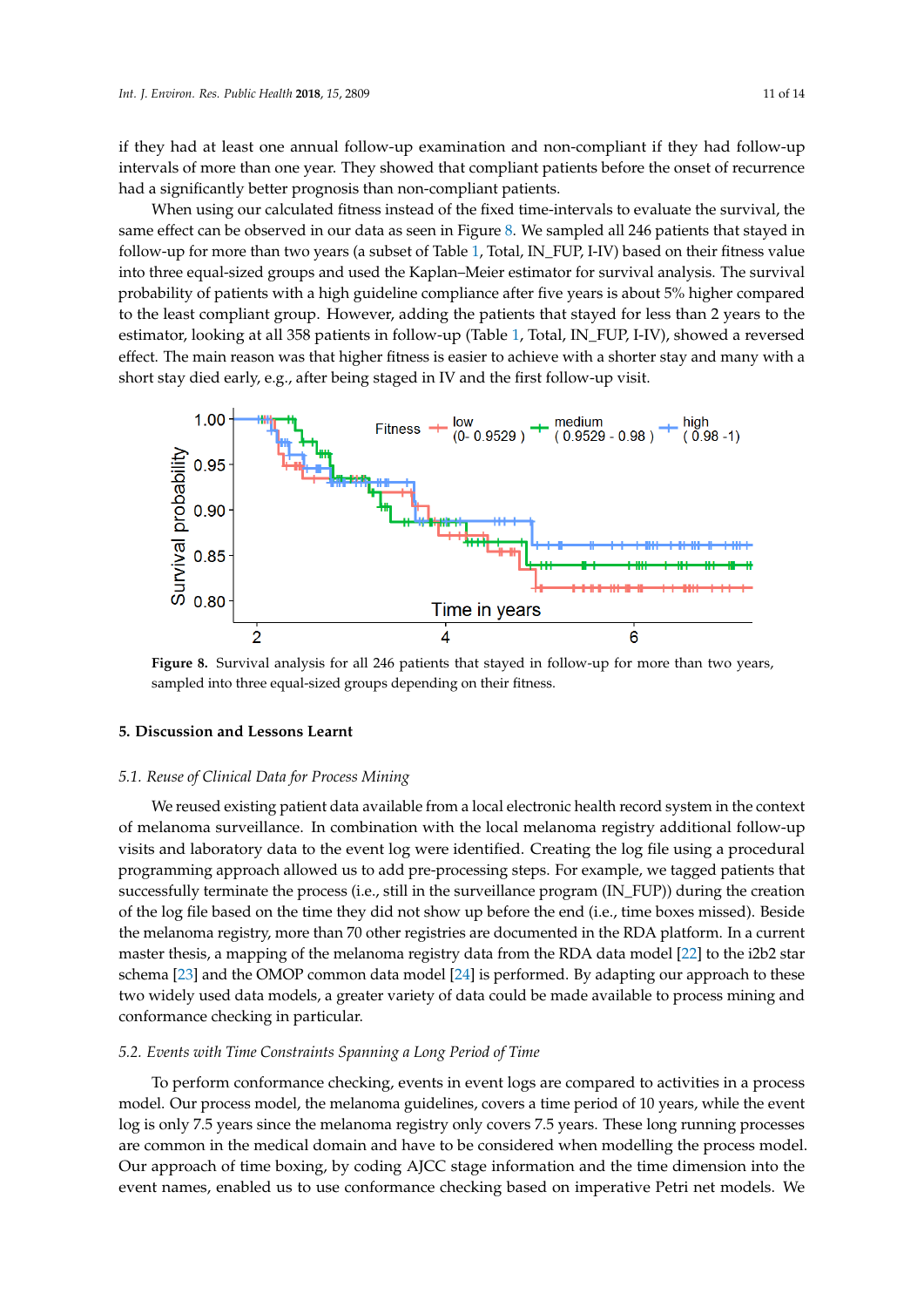were able to check if patients' follow-up visits were conforming to the time frames given by medical guidelines. Our approach was solely used to check whether a patient attended a specific follow-up visit. Generally, this way of pushing additional information into the model can be widely used to answer diverse questions; the structure of the generated log files has to be adapted to the task at hand. The labelling convention using time information and the pushing additional data into the event names leads to bloated models and adds complexity to the model. In order to prevent uncontrolled growth of number of events, a higher granularity of time information was used. Depending on the AJCC stage the granularity is "three months", "six months", or "one year". The model with time boxes only consists of linear paths. To ensure consistent order of events on the same day (i.e., the stage change is detected at the same day as the follow-up visit), we applied activity sequencing by applying a hard coded time of day for each type of event (Stage change always at 8 a.m., follow-up-visit at 10 a.m. etc.). By only coding the lost to follow-up into the event logs and not into the model, we could easily penalize lost to follow-up. Lost to follow-up is the only "wrong event". The calculation of the precision does not yet take into account the period of time the patient has been under surveillance. In order to get more meaningful results the expected model could be adjusted to the period that each patient has been under surveillance.

## *5.3. Guideline Compliance Checking*

In our approach, we pushed the time dimension into the process structure to be able to use the conformance checking capabilities of ProM on imperative models. However, there are two viable alternative approaches: (1) Using a data-aware alignment algorithm would allow to keep the time dimension hidden in the data, thus labelling the follow-up visits just *follow-up*, avoiding the initially confusing time boxing notation (e.g., I\_F\_00\_3Q). However, we decided to use our labelling approach to make all (missing) steps easily visible in the model. (2) The current version of the ProM framework also includes a declarative mining module that derives sets of constraints in form of a declarative model from log files and offers also conformance checking [\[25,](#page-13-10)[26\]](#page-13-11). This needs further investigation, especially in the preparation of a correct declarative constraint set based on the guideline, as well as an adapted real log to be replayed.

Artificial neural networks have been used to classify images of skin lesions for many years. Newer neural networks (i.e., after 2012) use convolutional neural networks which apply reusable filters that simplify the network connections and are hence more suitable for image classifications. In a recent retrospective study, we used this technique to detect skin cancer [\[27](#page-13-12)[,28\]](#page-13-13). Robust artificial neural networks can help to detect skin cancer in an earlier stage and improve the outcome for the patients. Future neural networks could help to triage patients and support physicians with their guideline compliant treatment.

The compliance calculated and formalized using the fitness using MPE is very promising. Yet it has to be further analyzed under which circumstances it correlates to the outcome of the patients. Further, we plan to analyze how the compliance affects the tumor progression of the patients, i.e., if patients with a higher compliance are less likely to progress to a higher AJCC stage.

**Author Contributions:** C.R., E.H. and S.R.-M. conceived and designed the experiments; C.R., R.D. and E.H. performed the experiments; H.K. and S.R.-M. analyzed the data; C.R. and E.H. wrote the paper.

**Funding:** The work presented in this paper was conducted in the context of the EBMC2 project that is co-funded by the University of Vienna and the Medical University of Vienna.

**Acknowledgments:** We thank all our collaborators in the EMBC2 project: Wolfgang Dorda, Georg Duftschmid, Walter Gall, Karl Anton Fröschl, Wilfried Grossmann and Simone Katja Sauter as well as Thomas Wrba from the RDA team for enabling direct access to the data.

**Conflicts of Interest:** The authors declare no conflict of interest.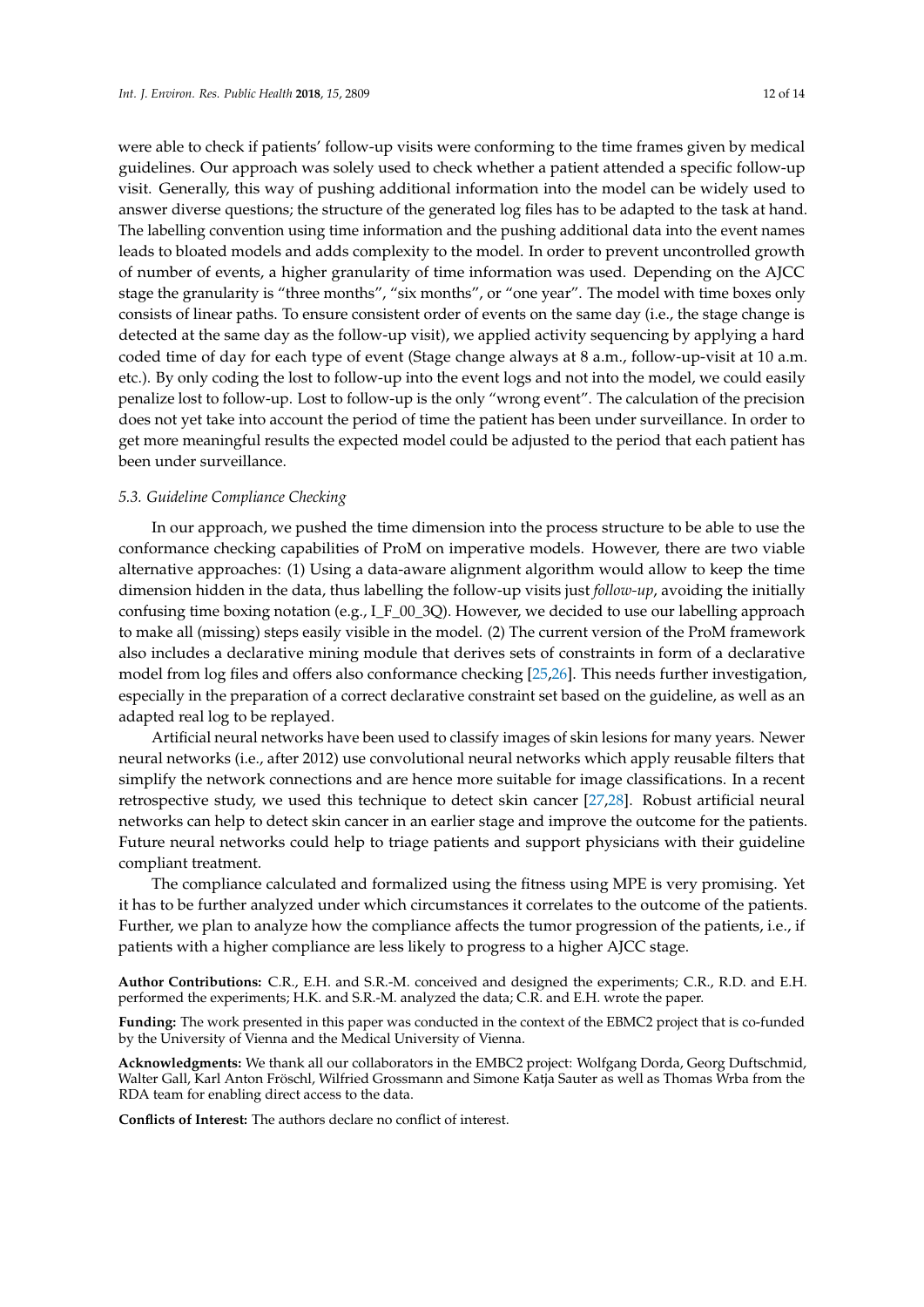## **Abbreviations**

The following abbreviations are used in this manuscript:

| AJCC         | American Joint Committee on Cancer                         |
|--------------|------------------------------------------------------------|
| <b>BPMN</b>  | Business Process Modeling and Notation                     |
| <b>DDMUV</b> | Department of Dermatology at the Medical University Vienna |
| EBMC2        | Evidence-Based Medical Compliance Cluster                  |
| <b>HIS</b>   | <b>Hospital Information System</b>                         |
| IN FUP       | in follow-up                                               |
| <b>LTFU</b>  | lost to follow-up                                          |
| <b>MPE</b>   | Multi-perspective Process Explorer                         |
| <b>RDA</b>   | Research, Documentation and Analysis Platform              |

## **References**

- <span id="page-12-0"></span>1. Safran, C.; Bloomrosen, M.; Hammond, W.E.; Labkoff, S.; Markel-Fox, S.; Tang, P.C.; Detmer, D.E. Toward a national framework for the secondary use of health data: An American Medical Informatics Association White Paper. *J. Am. Med. Inform. Assoc.* **2007**, *14*, 1–9.
- <span id="page-12-1"></span>2. Garbe, C.; Peris, K.; Hauschild, A.; Saiag, P.; Middleton, M.; Spatz, A.; Grob, J.-J.; Malvehy, J.; Newton-Bishop, J.; Stratigos, A.; et al. Diagnosis and treatment of melanoma: European consensus-based interdisciplinary guideline. *Eur. J. Cancer* **2010**, *46*, 270–283.
- <span id="page-12-2"></span>3. Jemal, A.; Saraiya, M.; Patel, P.; Cherala, S.S.; Barnholtz-Sloan, J.; Kim, J.; Wiggins, C.L.; Wingo, P.A. Recent trends in cutaneous melanoma incidence and death rates in the United States, 1992–2006. *J. Am. Acad. Dermatol.* **2011**, *65*, 17.
- <span id="page-12-3"></span>4. Francken, A.B.; Bastiaannet, E.; Hoekstra, H.J. Follow-up in patients with localised primary cutaneous melanoma. *Lancet Oncol.* **2005**, *6*, 608–621.
- <span id="page-12-4"></span>5. Van der Aalst, W.M. *Process Mining: Discovery, Conformance and Enhancement of Business Processes*; Springer Science & Business Media: Berlin/Heidelberg, Germany, 2011.
- <span id="page-12-5"></span>6. Mannhardt, F.; De Leoni, M.; Reijers, H.A. The Multi-perspective Process Explorer. In Proceedings of the BPM (Demos), Innsbruck, Austria 31 August–3 September 2015.
- <span id="page-12-6"></span>7. Rozinat, A.; Van der Aalst, W.M. Conformance checking of processes based on monitoring real behavior. *Inf. Syst.* **2008**, *33*, 64–95.
- <span id="page-12-7"></span>8. Mans, R.S.; van der Aalst, W.M.; Vanwersch, R.J. *Process Mining in Healthcare: Evaluating and Exploiting Operational Healthcare Processes*; Springer: Cham, Switzerland, 2015.
- <span id="page-12-8"></span>9. Binder, M.; Dorda, W.; Duftschmid, G.; Dunkl, R.; Fröschl, K.A.; Gall, W.; Grossmann, W.; Harmankaya, K.; Hronsky, M.; Rinderle-Ma, S.; et al. On analyzing process compliance in skin cancer treatment: An experience report from the evidence-based medical compliance cluster (EBMC 2). In Proceedings of the International Conference on Advanced Information Systems Engineering, Gdansk, Poland, 25–29 June 2012; Springer: Berlin/Heidelberg, Germany, 2012; pp. 398–413.
- <span id="page-12-9"></span>10. Dunkl, R.; Fröschl, K.A.; Grossmann, W.; Rinderle-Ma, S. Assessing medical treatment compliance based on formal process modeling. In Proceedings of the Symposium of the Austrian HCI and Usability Engineering Group, Graz, Austria, 25–26 November 2011; Springer: Berlin/Heidelberg, Germany, 2011; pp. 533–546.
- <span id="page-12-10"></span>11. Verbeek, H.M.W.; Buijs, J.C.; Van Dongen, B.F.; Van Der Aalst, W.M. Xes, xesame, and prom 6. In Proceedings of the Forum at the Conference on Advanced Information Systems Engineering (CAiSE), Hammamet, Tunisia, 7–9 June 2010; Springer: Berlin/Heidelberg, Germany, 2010; pp. 60–75.
- <span id="page-12-11"></span>12. Adriansyah, A.; van Dongen, B.F.; van der Aalst, W.M. Towards robust conformance checking. In Proceedings of the International Conference on Business Process Management, Hoboken, NJ, USA, 13–16 September 2010; Springer, Berlin/Heidelberg, Germany, 2010; pp. 122–133.
- <span id="page-12-12"></span>13. De Weerdt, J.; De Backer, M.; Vanthienen, J.; Baesens, B. A critical evaluation study of model-log metrics in process discovery. In Proceedings of the International Conference on Business Process Management, Clermont-Ferrand, France, 29 August–2 September 2011; Springer, Berlin/Heidelberg, Germany, 2011; pp. 158–169.
- <span id="page-12-13"></span>14. Tax, N.; Lu, X.; Sidorova, N.; Fahland, D.; van der Aalst, W.M. The Imprecisions of Precision Measures in Process Mining. *arXiv* **2017**, arXiv:1705.03303.